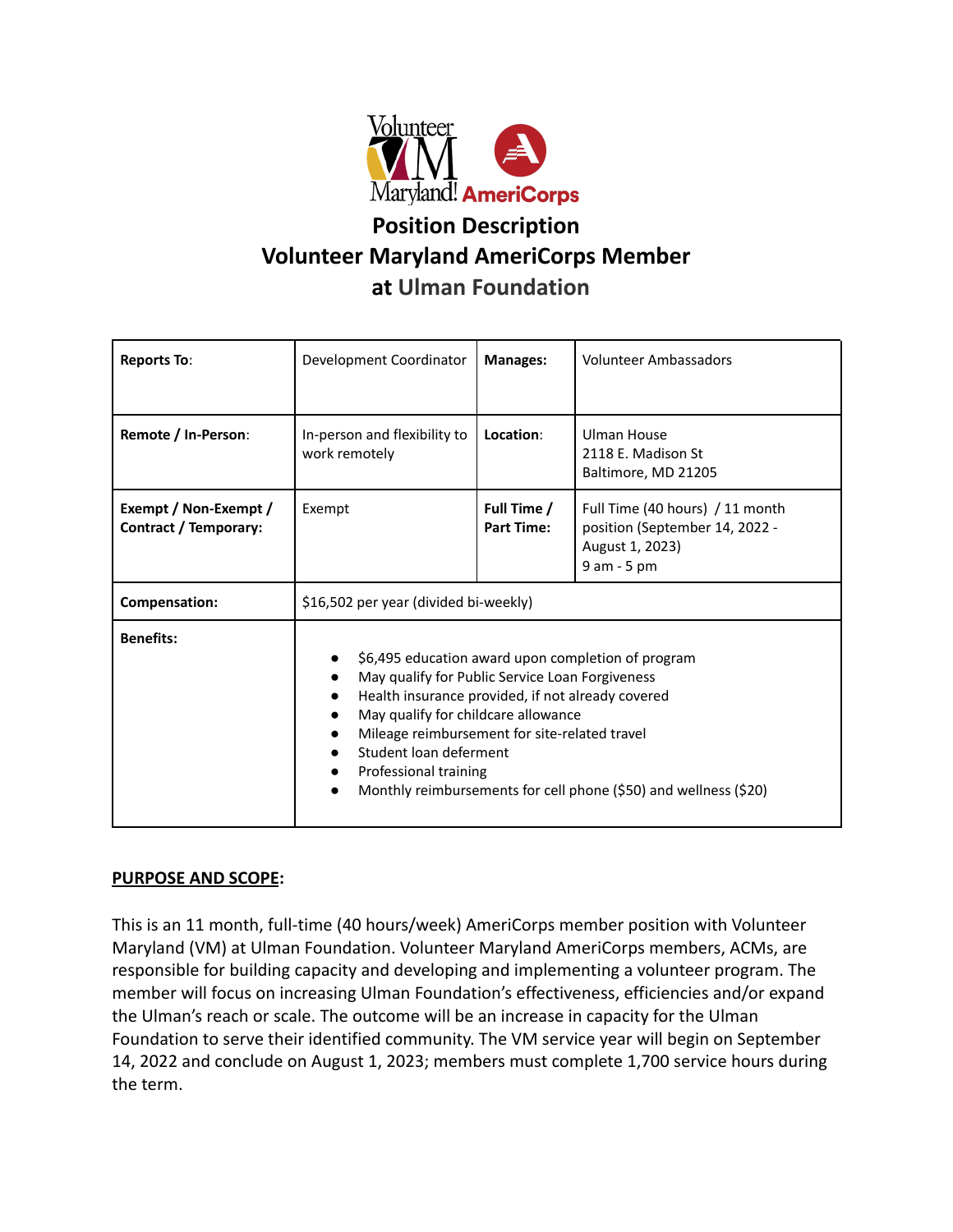## **ABOUT US:**

Ulman Foundation is a non-profit organization that changes lives by creating a community of support for young adults, and their loved ones, impacted by cancer. We offer support to adolescent and young adult patients, survivors and their loved ones through our patient navigation programs, our traditional and non-traditional support groups, and through Ulman House, our no-cost home away from home for those traveling to Baltimore for treatment.

At Ulman, we believe the community of support that we create for our patients begins with creating a community of support amongst our team. We strive to maintain an environment where we can all bring our best, most authentic, and whole selves to work, where we feel seen, heard, respected and valued, and where we have the tools, resources and support we need to be successful in our work and in our lives.

Cancer affects us all. The Ulman Foundation supports and recognizes each individual as a whole. No matter where you're from, what you believe, who you love, or how you identify, you are welcomed, respected and supported within the Ulman Community.

## **SITE SPECIFIC PROJECT SCOPE:**

The Volunteer Maryland AmeriCorps Member will aim to recruit at least 100 volunteers who will serve as Ambassadors of the Ulman Foundation. Ambassadors educate their communities about the Adolescent and Young Adult Cancer cause, raise awareness about challenges that adolescents and young adults (AYA) impacted by cancer face, and help community members understand ways that they can support AYAs and their loved ones impacted by cancer. They also work directly with AYA patients and their loved ones in their community to identify areas of need and where support for the patient and family would be helpful. Ambassadors refer AYA patients and their loved ones to existing Ulman support services, such as our patient navigation team. Volunteer Maryland AmeriCorps Member will work with all departments to identify potential Ambassadors and work to steward their interests and support for the Ulman community. Ambassadors also provide "mentorship" support to patients and caregivers who have gone through similar experiences and promote Ulman activities and initiatives with their networks. They also activate their community to provide support to local AYA patients and families as needed - this could be through meal drop offs, yard cleanup, end of treatment celebrations, etc. Finally, Ambassadors facilitate connections between AYA patients in their communities and others in the broader Ulman community who have experienced or are experiencing similar challenges, diagnoses, treatment protocols, etc.

## **DUTIES:**

- Develop a written work plan and timeline for program implementation.
- Develop program materials such as a policies and procedure manual, volunteer position descriptions, promotional fliers or brochures, and screening, training, and evaluation tools.
- Recruit volunteers. Outreach methods may include: presentations to faith, business, and/or community groups; staffing information booths at community events; and utilizing the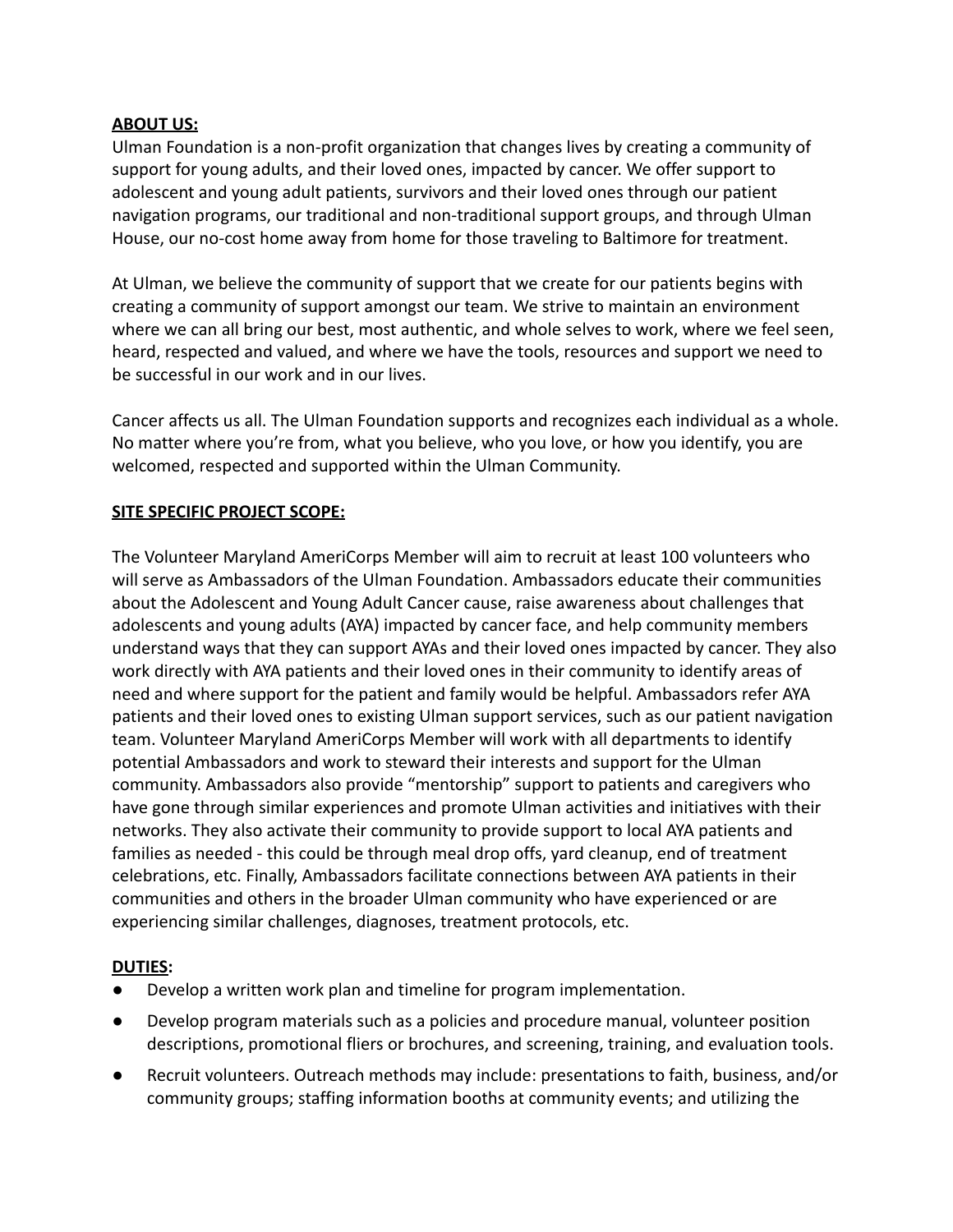media.

- Screen volunteers as necessary; procedures might include interviews, reference checks, and criminal background checks.
- Develop and facilitate orientation and training for volunteers.
- Supervise volunteers; develop and implement recognition activities for volunteers such as special events, awards, gifts, etc.
- Maintain accurate records of volunteer participation and report to Volunteer Maryland.
- Evaluate progress made in achieving program goals; report on progress to Volunteer Maryland.
- Develop community partnerships to support the volunteer program.
- Serve as public ambassador for the Service Site, Volunteer Maryland, and AmeriCorps.
- Participate in VM and AmeriCorps training, service projects, and other activities.
- Note: The AmeriCorps member will not be allowed to perform duties that violate the AmeriCorps Prohibited or limited Activities or fall outside of the program goals outlined in this position description.
- Volunteer Maryland AmeriCorps members may not perform any services or duties or engage in activities that would otherwise be performed by an employee as part of the assigned duties of such employee. An employer may not displace an employee or position, including partial displacement such as reduction in hours, wages or employment benefits as a result of the use of an AmeriCorps member. An organization may not displace a volunteer with an AmeriCorps member.
- Volunteer Maryland AmeriCorps Member will participate in bi-weekly staff meetings and other additional staff meeting as necessary
- Volunteer Maryland AmeriCorps Member will learn Ulman's best practices for tracking and documenting volunteer information

## **SELECTION PROCESS:**

To Apply: If you would like to apply for this role, please submit a cover letter and resume to careers@ulmanfoundation.org with "Volunteer Maryland Position" as the subject line.

Additionally, to participate in Volunteer Maryland, applicants must submit a written application, cover letter and resume. Staff will review the application and invite qualified applicants to interview. VM will conduct two reference checks and complete a criminal background investigation. After an applicant has been tentatively matched, the three-part criminal history check will be initiated. Individuals will not be allowed to begin training until all results are received and verified by the program.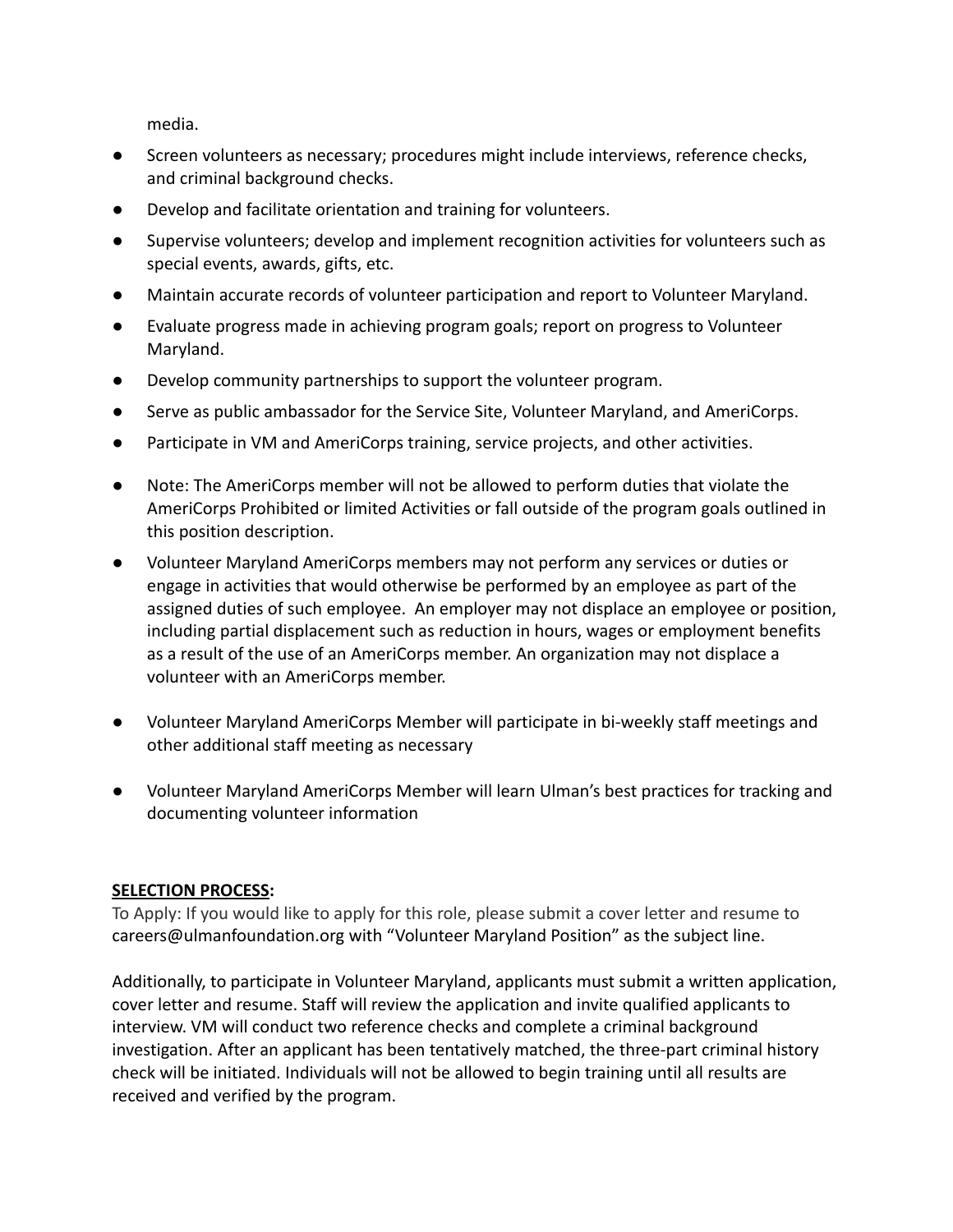## ENROLLMENT REQUIREMENTS:

To serve as a Volunteer Maryland AmeriCorps member, an individual must:

- o be at least 17 years of age
- o have a high school diploma or its equivalent
- o be a U.S. citizen, U.S. national, or legal permanent resident alien of the United States;
- o satisfy the national service criminal history check
	- of the national sex-offender registry
	- state repository check (Maryland and state of residence),
	- and FBI fingerprint check;
	- Criminal history checks will be initiated before the start of service; an individual will be ineligible if s/he is required to register on the National Sex Offender Registry, has been convicted of murder, or fails to disclose any previous conviction. Other convictions or pending charges will be evaluated on a case-by-case basis in accordance with program policy.

# **SKILLS, ATTITUDES & ABILITIES NECESSARY:**

- Skilled at taking initiative, problem solving, and working independently, to be able to develop and implement a volunteer program.
- Skilled at building interpersonal relationships, to work effectively as part of a team (at the Service Site and with their cohort), and to manage volunteers.
- Strong verbal skills, to communicate effectively with staff, volunteers, and community groups.
- Skilled at written communication, to develop program materials and reports.
- Committed to the concept of national service and to making a difference in his/her community.
- Basic computer literacy, to be able to produce program materials and track volunteer hours.
- Have own, or have access to, transportation to and from VM trainings, events, and Service Site-related activities.
- Able to respond to organizational change productively and maintain a positive attitude.
- Have an open mindset and focus on possibilities thinking.

## **ORIENTATION AND TRAINING:**

Volunteer Maryland provides approximately 20 days of training in program development, volunteer management, marketing, communication, leadership skills, history of National Service, AmeriCorps prohibited activities and unallowable activities. VM's training schedule meets the AmeriCorps requirements outlined in 45 CFR **§** 2520.50. Training is held the first two